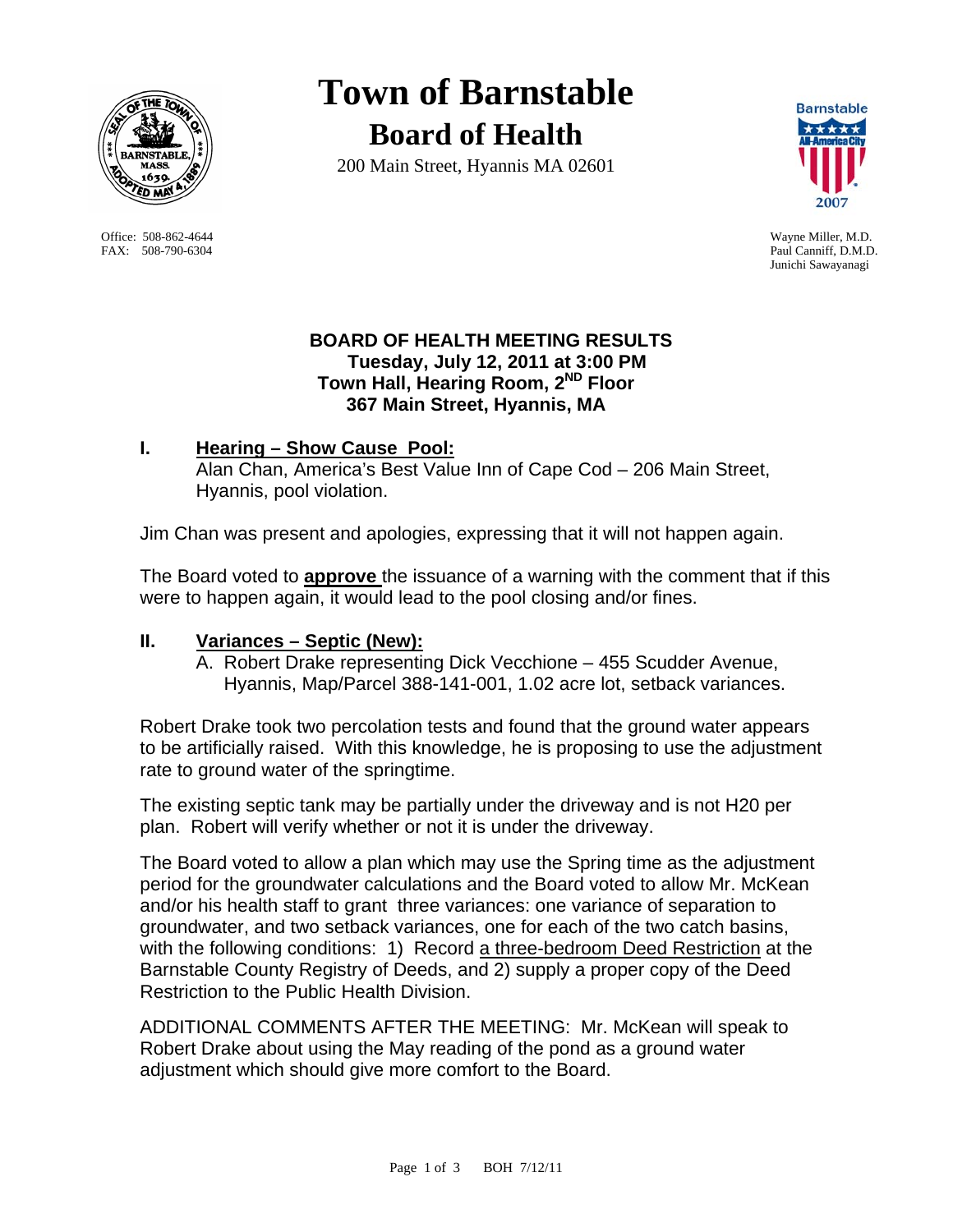B. H. Earl Lantery, Jr., Muddy Waters Environmental Inc., representing Michael and Christine Albee, owners – 17 Pond Meadow Drive, Marstons Mills, Map/ Parcel 045-035, 0.79 acre parcel, failed system, proposal to install an Aquaworx Remediator under remedial approval.

The Board voted to **approve** the use of the Aquaworx Remediator System provided all the requirements listed in the DEP approval dated 12/22/10 are followed.

This will be completed within a week, if approved. Earl said he would be happy to return to the Board with the results in October or November.

## **III. I/A Monitoring:**

Suzy Genest, owner – 116 Scudder Lane, Barnstable, request to reduce monitoring.

The Board voted to **approve** to reduce the monitoring to once a year with the following conditions: 1) that they are only using the property for seasonal use. 2) if they do use it more than seasonally, it must be tested two times a year, and 3) if the property is serviced by a private well which is located within 150 feet from the septic, or if any other well is located within 150 feet from the septic, the water also must be monitored once a year.

# **IV. Variance – Food (New):**

A. Kathleen Kadlik owner of Fromage 'A Trois – 3180 Main Street, Barnstable, Map/Parcel 300-048, on town sewer, requests two variances: to operate with one toilet facility, in lieu of two and a grease trap variance.

Kathleen Kadlik was present and said the entire space is 202 square feet. There is the kitchen and a bathroom with one toilet. There is a maximum of 2 people working there.

The Board voted to **approve** the one toilet facility and the grease trap variance with the following conditions: 1) adhere to the menu submitted 7/12/11, and 2) no more than 3 - 4 people.

B. Daniel McGrath, owner of McGrath's Saloon and Sports Bar – 380 Barnstable Road, Hyannis, Map/Parcel 311-026, toilet facility variance, use 3 bathrooms in lieu of 4 (for over 50 seats).

The Board voted to **approve** three toilet facilities, in lieu of four.

C. Temporary Food Event – Robert Kelly, Barnstable Village Business Association for "Music In The Village" to be held at the Courthouse Complex, 3195 Route 6A, Barnstable, on Tuesday, August 9, 2011, serving food 6:00-8:00 pm.

The Board voted to **approve** the annual event with the submitted food items.